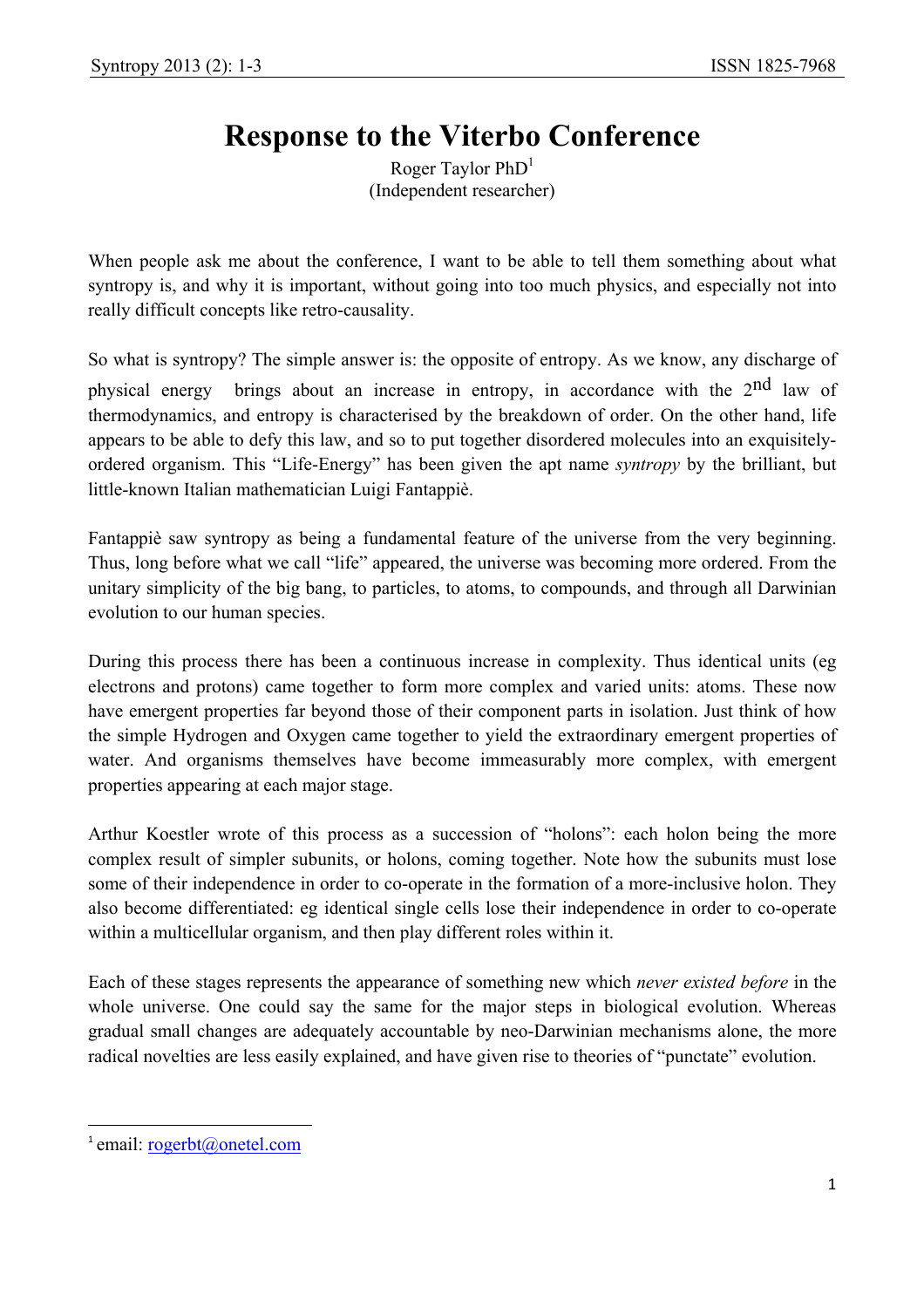Here I have to bring in the quantum interpretation of reality. (This has been with us for 100 years, but has yet to percolate very much into our general world-view). Nevertheless, no-one who is aware of it can escape the conclusion that, at some subtle level, *everything is connected*. This kind of "non-local" connection, or "entanglement" has been proved without a doubt for subatomic particles, and even for molecules as large as "buckyballs". And on the larger scale it forms a much more satisfying account of how all the millions of molecules making up a living organism can continue to hang together as such precise, persisting, and moreover, *highly-dynamic* patterns. Indeed, there is plenty of evidence that such quantum connections may extend in non-local fashion to any distance. Thus many scientists now think we can consider the whole universe as a vast living organism.

To come back to the essential step where subunits come together to co-operate within a larger whole, there are plenty of examples from human society. Even a man and a woman, when they come together, lose some of their independence to become co-operative units in a larger whole. Together, as a couple, they have capabilities beyond those available to them as individuals. And this is abundantly true (not always for good) for larger groups as well. Thus our history, although chequered, has been towards the formation of ever larger groupings – now even with a functioning United Nations.

Why would two individuals choose to lose some independence in order to become part of a cooperative unit? The reason is that they are motivated by *love*. This is a loaded word of course but, in its broadest sense, it extends beyond interpersonal love (greek *eros*)*,* to a more universal love: greek *agape,* or Buddhist *metta.* In this form we could apply it to the tendency motivating all the afore-mentioned creative steps which have led to the evolution of the incredibly complex and beautiful universe we now see.

When the legacy of 19<sup>th</sup> century materialist/mechanist science banished the personal God, it also threw out the whole spiritual dimension. Yet now, with the theory of syntropy we can see the beginnings of a new mode of faith, because the universe has obviously had *creativity* from the beginning, and seems to have something analogous to *love.* It may also (I think) have had transcendence from the beginning – in the sense of the subtle unifying quantum field which is beyond the reach of our instruments or our rational minds.

This theory does I think represent an enormous paradigm shift. This is because it takes us away from the vision formerly bequeathed us by science: of a cold desolate universe, arising by random chance, and lacking in any deep meaning, to a new, and *equally scientific* vision of a universe based on love. Although often painful, this universe is now ultimately meaningful, and thus restorative of our faith – in humanity, the future and everything.

So, what might be the next big step in evolution, the next incursion of radical novelty? There are indications that it may be bringing together the whole human race as a vastly greater whole, along the lines of the theory of Theilhard De Chardin. This would take place first at the subtle quantum level, and then in the material world it would mean that human competition would progressively